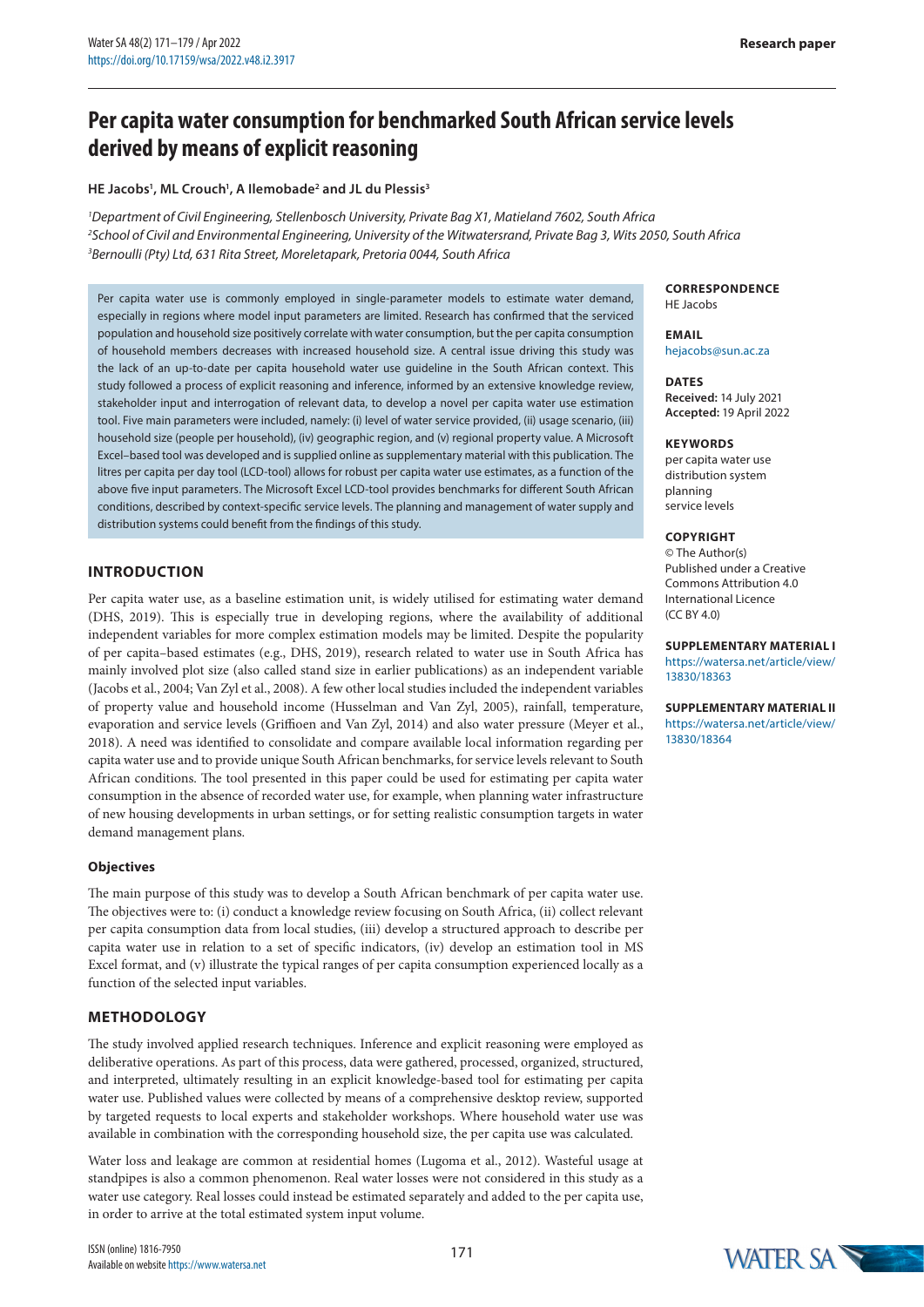#### **Stakeholder engagement**

Experts from industry, government, institutions and academia were consulted in a series of project-workshops, in order to expand the knowledge review and to provide relevant input in terms of model development. Three workshops were held, in Cape Town (25 July 2019), Midrand (10 June 2019) and Durban (7 August 2019). Information provided at each workshop was collated in the study's database. Relevant expert input was integrated with model development by successively adding complexity, with a particular focus on the general model structure and the selection of input variables. Preliminary results from the study were evaluated by stakeholders and feedback was incorporated by making adjustments to the model, in an iterative way.

### **Scope and limitations**

Earlier per capita water use studies were identified, collated, and classified as being either micro-scale, where consumption is reported for household use downstream of a consumer meter (e.g. Meyer et al., 2021; Meyer et al., 2020; Du Plessis and Jacobs, 2018; Jacobs, 2007) or macro-scale, where consumption is reported for a city-wide scale, also including non-domestic use categories and water loss in the system (Du Plessis, 2007). With macro-scale studies, the total system input volume is typically divided by the total population served, to provide a crude estimate of per capita water use. The scope of this study was limited to micro-scale per capita household water use in South Africa. A summary of published per capita water use values is presented in Supplementary Material I.

In some instances, limited sample sizes were available for certain levels of service. Derivation of the water consumption tool was based on the best data that was available at the time, linked to explicit reasoning – it was not possible to present a statistically significant and validated model for any of the service levels, due to the limited sample size.

#### **Water use**

### *Household water use activities*

Several water use activities are essential to health and hygiene. A lack of clean water often leads to a lack of hygiene, which can lead to diseases such as diarrhoea or other faecal-oral diseases, typhoid and skin and eye diseases. The Covid-19 pandemic was also found to impact urban water use (Kalbusch et al., 2020; Li et al., 2021), due to spread-prevention measures and changed habits (e.g., increased hand washing). Esrey et al. (1985) determined that the quantity of water used in a neighbourhood has a greater effect on the frequency of diarrhoea events than the quality of the water. However, some water use activities may not be vital to health and hygiene but may be considered 'essential' for maintaining a relatively higher standard of living (Blaine et al., 2012).

#### *Levels of water service*

Asefa et al. (2015) defined level of service as an informal contract between a utility and its customers for a certain degree of inconvenience. The service level, with regard to water utilities, describes the ease of access to water. WHO (2003) splits the levels of service into four categories defined by the travel distance (or time) to the access point of clean water and/or by number of access points: (i) no access, (ii) basic access, (iii) intermediate access and (iv) optimal access.

Service levels could also be linked to different categories of use (e.g., Willis et al., 2011), or even to the hierarchy of basic human needs (Crouch et al., 2021). Willis et al. (2011) described essential versus non-essential requirements as: (i) non-discretionary use essential for sustainable urban living e.g., in the local context this could be compared to standpipes or yard taps and (ii) discretionary use, linked to an improved standard of living.

### *Household size*

Household size, measured as people per household (PPH), has been found to be the most significant factor affecting water consumption (Rathnayaka et al., 2017). Total household water use increases with household size. Conversely, the per capita value decreases as the household size increases, due to shared water-use activities. Consumption is also affected by the age and occupation of the members of a household (Browne et al., 2014; Mayer et al., 1999; Schleich and Hillenbrand, 2009). Age and occupation are excluded in basic estimation models, due to the relatively small impact it has on water use and the poor integrity of related input data.

Per capita water use was found to decrease by ~22% (Schleich and Hillenbrand, 2009) and ~35% (Höglund, 1999) with a 50% increase in household size. Numerous international empirical studies reported on measured water use for households of varying size, as graphically presented in Fig. 1 (Arbués et al., 2010; Lee et al., 2012; Sadr et al., 2016; Koketso and Emmanuel, 2017; Smith, 2010; Edwards and Martin, 1995; DeOreo and Mayer (2012); Mayer et al., 1999, USEPA Aquacraft, 2005; CSFWUES DeOreo et al., 2011).

#### *Climatological influence*

The regional climate affects water use (Van Zyl et al., 2008; Arbués, et al., 2010), with the key drivers being rainfall and temperature. The effect of climate on water use is most prominent in households with large gardens and swimming pools (Jorgensen et al., 2009). Regions with higher rainfall have lower water use



Figure 1. Summary of studies showing the effect of household size (PPH) on per capita water demand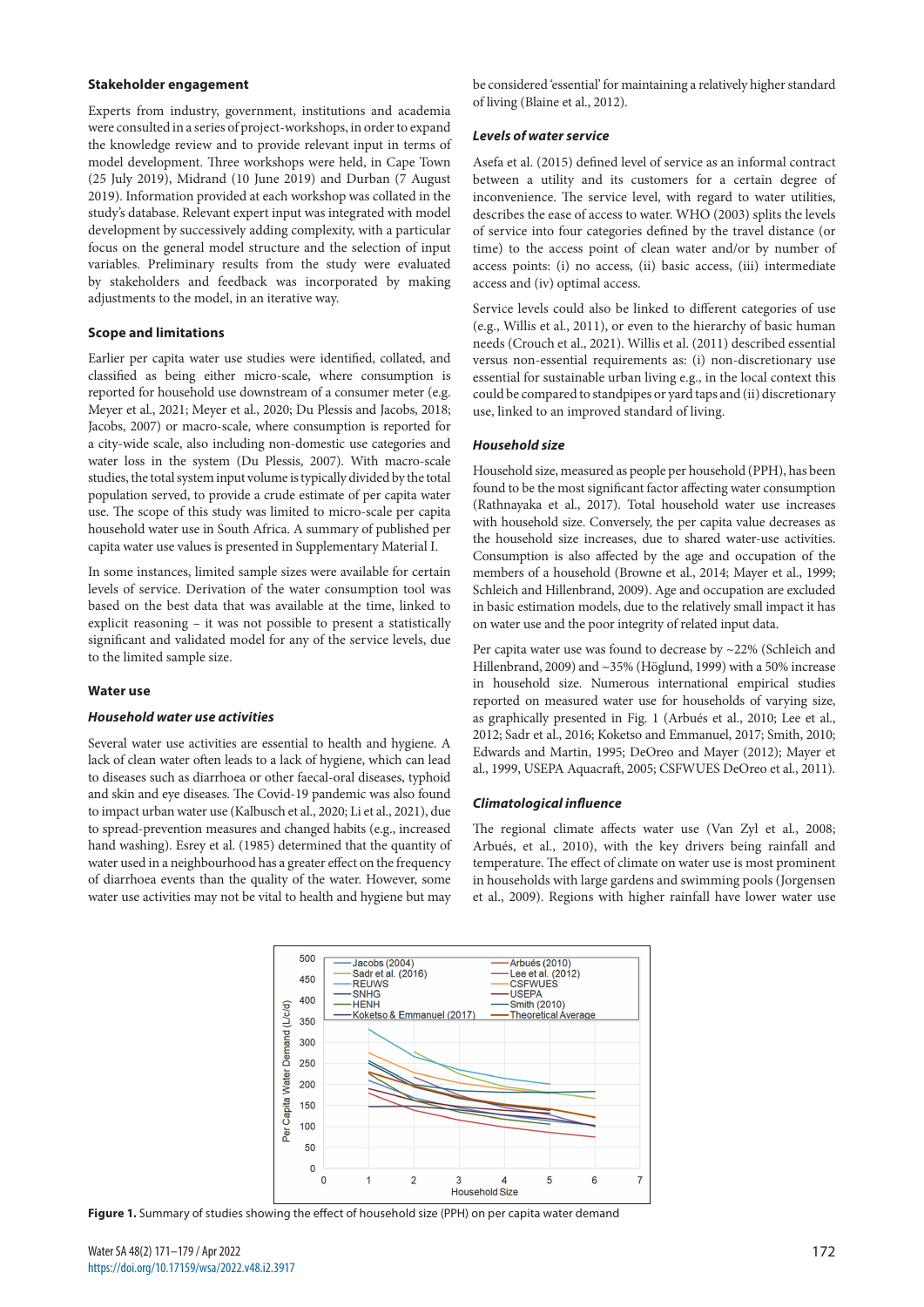than arid regions; also, the mere occurrence of rain and not necessarily the quantity of rain often reduces outdoor water use (Martinez-Espiñeira, 2002). Temperature also impacts use, with higher temperatures leading to increased use.

## *Water price, household income and property value*

Household income has been correlated with water use (Ferrara, 2008; Van Zyl et al., 2008; Beal and Stewart, 2011). The law of demand states that price and demand are inversely related, with all other factors held constant. An increased price would decrease water demand and at the same time lead to an increased revenue. However, at a low price there is a limit on the amount of water anyone would use, even if it were free. On the other hand, there is a certain minimum quantity of water that anyone would require even if it were very expensive. Water price is an inconvenient parameter for inclusion in estimation models. In South Africa, the matter is complicated by free basic water allocations, non-payment, water account arrears, short-term price fluctuations brought about by seasonal water restrictions, and block tariff structures.

Household income has also been linked to water use, with higherincome families using more water in theory than similar homes with lower-income occupants (Van Zyl et al., 2008). However, reliable household income data were not readily available to use as a model input. Property value has been used as a proxy for household income before (e.g., Husselmann and Van Zyl 2006), since property value is relatively easy to obtain compared to household income.

#### **Development of estimation tool**

Various South African and international studies were reviewed in order to formulate a standardised approach that would satisfy local conditions. The tool developed as part of this project was described as the 'Litre per capita per day tool', or simply the LCD-tool. The development of the LCD-tool was purposefully aligned with other local publications, including DHS (2019). The development of the tool was also informed by expert input received during model development and at the three stakeholder workshops.

#### *Minimum water use baseline*

The departure point of model development was determination of a fundamental minimum baseline value. The minimum water requirement to meet basic health-related needs is widely accepted to be  $20~25$  L·c<sup>-1</sup>·d<sup>-1</sup> (WHO 2003; Chenoweth, 2007; DHS, 2019). The minimum water use for the lowest service level in the LCD-model was set to 20 L·c<sup>-1</sup>·d<sup>-1</sup>. The value of 20 L·c<sup>-1</sup>·d<sup>-1</sup> was considered appropriate based on input received at the project workshops, where it was pointed out that the typical container size used to carry water in many areas was reported to be ~20 L. The baseline value of 20  $L \cdot c^{-1} \cdot d^{-1}$  was such that the resultant water use for standpipes, with all other model inputs set to a maximum, would be 24.4 L $\cdot$ c<sup>-1</sup> $\cdot$ d<sup>-1</sup>, after application of the various multiplication factors in the model (discussed shortly). The latter aligns with 25 L·c<sup>-1</sup>·d<sup>-1</sup> as suggested for standpipes in DWS (2019).

#### *Level of service*

The six levels of service presented by DHS (2019) were assumed to appropriately describe the South African context and were adopted in this study. Each level of service was given a sequential number by which it could be identified in the Visual Basic (VB) code:

- Standpipe (LOS1)
- Communal ablution blocks, CABs (LOS2)
- Yard connection (LOS3)
- Low-cost housing/subsidised housing (LOS4)
- Full house connection indoor only (LOS5)
- Full house connection including outdoor use (LOS6)

#### *Household size*

Typical household size for Western countries generally ranges between 2 and 3 PPH (House-Peters et al., 2010; Rathnayaka et al., 2017). Relatively low-income communities in developing countries, such as South Africa, have household sizes typically ranging between 5 and 10 PPH (Emenike et al., 2017; Jacobs and Haarhoff, 2004a; Mazvimavi and Mmopelwa, 2006). An upper limit of 10 PPH was considered reasonable to cover typical households in the local context. All water users on a particular property, who would be using water supplied via the consumer connection, were considered part of the 'household' for the purpose of this study – this would include backyard dwellers with access to the water supply of the main home.

#### *Integration of household size and levels of service*

A set of baseline per capita water consumption values were determined for the LCD-tool, for the range of household size and service levels. To determine the per capita consumption for each service level and each household size, all available measured South African data were compiled – focusing exclusively on measured water consumption for individual homes with known household size and level of service. Per capita consumption values based on generalised information (e.g. macro-level, censusdata, or population estimates) were excluded. A summary of the measured data, showing individual plotting positions for each record, is given in Fig. 2.

The measured data were a compilation of five different datasets and classified based on the LOS. Three datasets were considered representative of LOS6, namely, a gated housing estate in Johannesburg (Ilemobade et al., 2018), 17 University of Stellenbosch student homes, and upmarket homes in Hermanus, Western Cape. Two more datasets from 20 low-cost houses in Kleinmond (Pretorius et al., 2019) and a few relatively low-income households in Eastwood, Pietermaritzburg (Smith, 2010) were considered representative of LOS4. All data that reported both the household size and water use per property, were incorporated in this study. The different datasets did not represent the same period, or geographical region, or service level. Details of each dataset can be found in the respective source document.

Once the data were collated, various single-parameter models were considered. Two independent models were fitted, described by Eqs 1 and 2 for LOS6 and LOS4, respectively. The relevant statistics are presented in Table 1.

$$
LCD_{\text{LOS6}} = 309 \cdot (HS)^{-0.439} \tag{1}
$$

$$
LCD_{LOS4} = 148 \cdot (HS)^{-0.550} \tag{2}
$$

where LCD = average daily per capita water consumption  $(L \cdot c^{-1} \cdot d^{-1})$ , HS = household size (PPH).

The baseline water consumption values for LOS5 were calculated as the average of LOS4 and LOS6, because no data were available for LOS5 specifically. The per capita consumption for standpipes (LOS1) was assumed to be constant over the range of household sizes – this was considered appropriate due to the fact that water is carried from the standpipe, and each additional person would typically carry another container (of fixed size) from the standpipe. No measured data were available for standpipes (linked to known per capita values) at the time of this study. Following the same reasoning as before, the values for LOS3 (yard tap) were calculated as the average of LOS1 and LOS4; LOS2 was calculated as the average of values for LOS1 and LOS3. The ultimate result, for all six service levels, is presented in Fig. 3.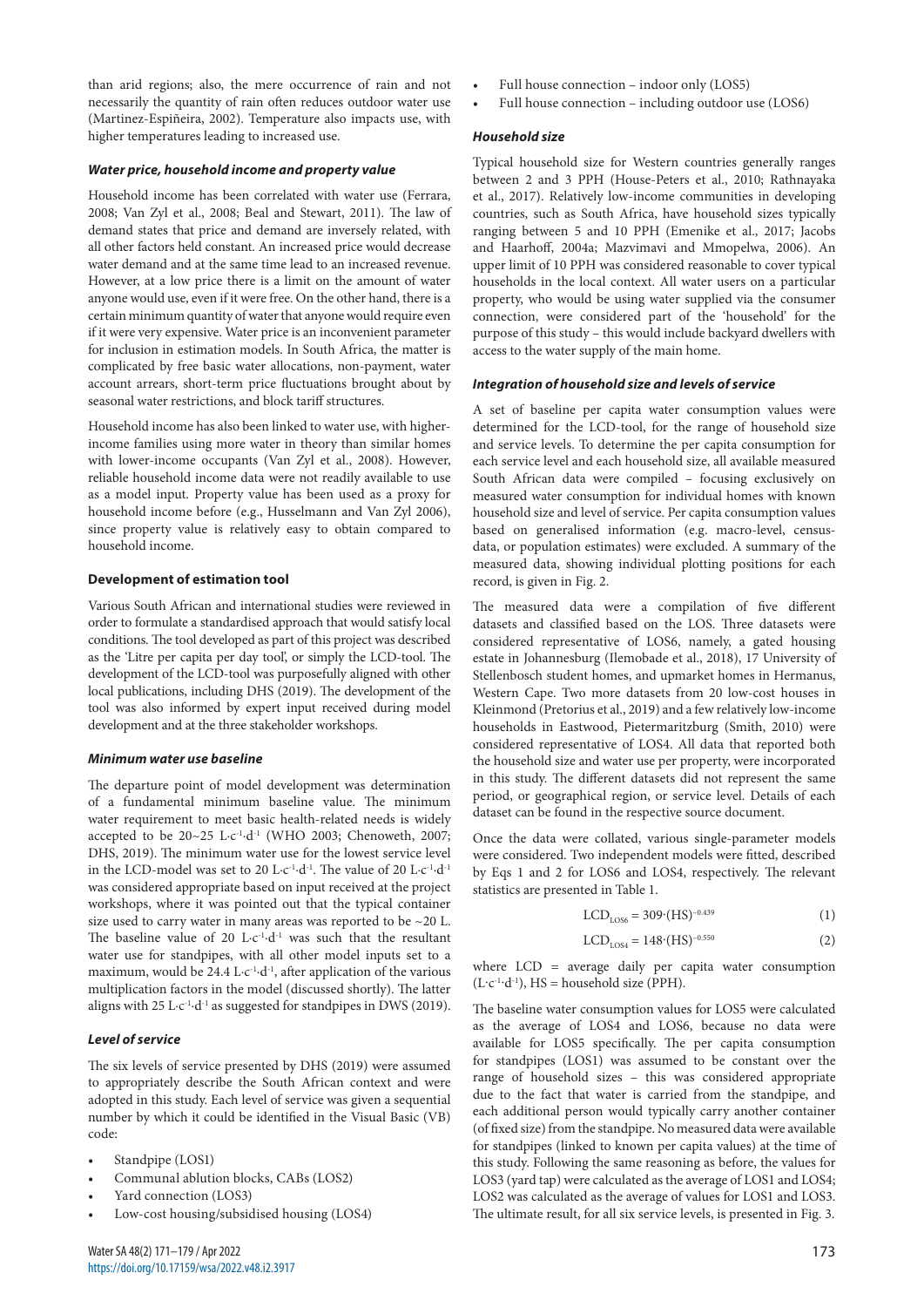**Table 1.** Statistics for single-parameter models (LOS4 and LOS6)

| <b>Statistic</b>                                        | LOS4 | LOS6  |
|---------------------------------------------------------|------|-------|
| Sample size $(n)$                                       | 24   | 39    |
| LCD, average $(L \ncolimits^{-1} \cdot d^{-1})$         | 88.0 | 245.6 |
| LCD, std. deviation $(L \cdot c^{-1} \cdot d^{-1})$     | 44.7 | 229.3 |
| LCD, std. error of mean $(L \cdot c^{-1} \cdot d^{-1})$ | 9.1  | 36.7  |
| HS, average (PPH)                                       | 3.9  | 3.6   |
| HS, std. deviation (PPH)                                | 1.5  | 2.8   |
| HS, std. error of mean (PPH)                            | 0.3  | 0.4   |



**Figure 2.** Measured South African per capita consumption data for varying household sizes



Figure 3. Per capita consumption for 6 levels of service and increasing household size

#### *Climate region*

Climate has a more notable effect on households with gardens and pools (i.e., LOS6). It was considered appropriate to use a map-based input for climate, instead of adding model parameters for each relevant weather-related variable (e.g., rainfall, number of rainy days, temperature and evapotranspiration). For this purpose, maps of South African climate regions were reviewed and evaluated. The Köppen-Geiger climate classification (CSIR, 2015), based on temperature and precipitation, was selected as the most appropriate classification for the purpose of the LCD-model. The Köppen-Geiger climate classification can be simplified as regions based on aridity. CSIR (2015) presented a map of South Africa with five aridity regions, namely: humid, moist sub-humid, dry sub-humid, semi-arid and arid. These aridity regions were used as input to the LCD-tool. The user first selects an appropriate climate region by inspecting the aridity region map (CSIR, 2015) in order to identify the region number. The relevant region number is subsequently entered as input to the LCD-model.

A factor had to be derived for the extent to which the climate region would affect water use, relative to water use in other aridity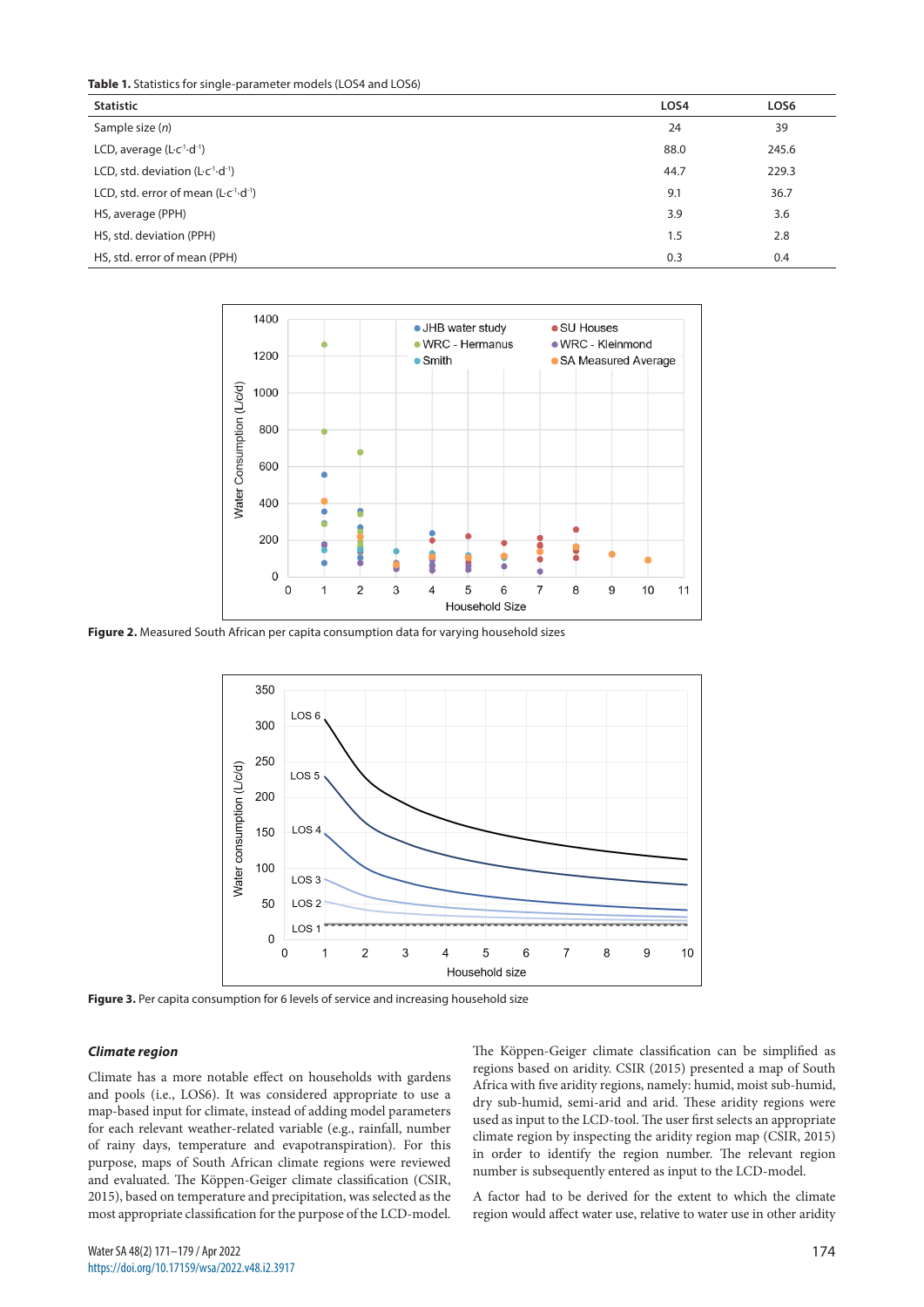categories. Factors for high water use (arid regions) and low water use (humid regions) were first determined in relation to the average water-use values for LOS6. Jacobs et al. (2004) determined average annual water use values for increasing plot size, for four different regions of the country with varying climates, namely: Cape Town, Ekurhuleni, Windhoek and George. Even though Windhoek is not located in South Africa, the climatic factors are representative of some South African water management areas and this location was therefore considered relevant to the Köppen-Geiger classification used in this study for South Africa. Water use in Cape Town was considered to be representative of an arid region – with dry and hot summers. Windhoek and Ekurhuleni were representative of dry sub-humid regions and George was representative of relatively wet/humid regions. Subsequently, a multiplication factor of 1 was set for dry sub-humid climates, for all levels of service, with an increasing multiplication factor for increasing aridity and a decreasing multiplication factor for decreasing aridity.

In an attempt to determine the LOS6 multiplication factor for arid regions, the ratio between the water use for Windhoek and Ekurhuleni was compared to similar values for Cape Town, as presented by Jacobs et al. (2004). For a plot size of 2 000  $m^2$ , the resulting average annual water use for Windhoek and Ekurhuleni was ~1 400 L/d, while the value for Cape Town was ~1 800 L/d. The ratio of (1 800)/(1 400) suggested a multiplication factor of 1.3 for arid regions and LOS6. The multiplication factor for humid regions was based on the ratio between the water use for Windhoek and Ekurhuleni versus similar values for George. For a plot size of 2 000 m<sup>2</sup>, the average annual water use for George was  $\sim$ 1 000 L/d. The ratio (1 000)/(1 400) led to selection of a conservative multiplication factor of 0.75 for humid regions and LOS6. The multiplication factor for the moist sub-humid region was calculated by averaging the multiplication factors for the humid and dry sub-humid regions. The multiplication factor for the semi-arid region was calculated by averaging the multiplication factors for the arid and dry sub-humid climate regions. Climate was considered to have a minimal effect on water use for LOS1. A 10% increase and decrease in water use was assumed for LOS1 for arid and humid climates, respectively. Therefore, multiplication factors for arid and humid climates were 1.1 and 0.9. The multiplication factors for the other regions were calculated in the same manner as those for LOS6.

Water use is not linearly correlated to service level. First, the relationships between water use for each service level were determined for LOS1 and LOS6, for the humid and arid climate regions. The expected water use values, as set out by the DHS (2019), were used to determine the proportional increase in water use per service level tier. In order to interpolate the climate multiplication factors from LOS1 to LOS6, the factors were scaled in the same proportions as water use increased, per tier, from LOS1 to LOS6. The interpolation was only performed for humid and arid regions (other values were subsequently derived from these). The multiplication factors for moist sub-humid and semiarid were calculated in the same manner as that for LOS1 and LOS6, by averaging the humid and dry sub-humid and the arid and dry sub-humid conditions. A summary of all interpolated multiplication factors can be found in Table 2. For example, the unit value of 1 (for LOS1 and dry-sub humid region) would result in a water use of 20  $L \cdot c^{-1} \cdot d^{-1}$ .

# *Usage level*

Usage level was incorporated to compensate for relatively lower or higher water use, relative to that which was considered normal. The ratios for low and high use were adopted from other studies; for example, water use may be higher than normal due to increased outdoor use (Rathnayaka et al., 2014), low tariffs and/or non-payment, and presence of a pool (Fisher-Jeffes et al., 2015). It was considered appropriate to assume constant water use for standpipes – the volume of water serves to meet basic needs and cannot be reduced. Furthermore, since water has to be carried from the standpipe, often over long distances, excessive water use was not considered appropriate.

The usage level multiplication factor was only applied to service level tiers LOS2 to LOS6. High and low usage levels were considered to impact most notably on households with larger plot sizes. The water use for a single-person household size was used to determine the proportion between high, average and low water use. The factor derived in this manner is not independent of other inputs.

The usage level multiplication factors for LOS6 were determined first, using the theoretical household size graphs shown in Fig. 1. The average value of  $240 \mathrm{L} \cdot \mathrm{c}^{-1} \cdot \mathrm{d}^{-1}$  was used as the departure point. The lowest and highest derived values were 179 L-c<sup>-1</sup>·d<sup>-1</sup> and 331 L·c<sup>-1</sup>·d<sup>-1</sup>, respectively. The low water use ratio (compared to the average) for LOS6 was calculated by dividing the low water use by the average, resulting in a multiplication factor of 0.75; the resulting high water use multiplication factor was found as 1.40. All other multiplication factors were interpolated between LOS1 and LOS6 in the same manner as the multiplication factors for the humid and arid climate regions, discussed earlier. The resultant usage level multiplication factors are summarised in Table 3.

|  |  | Table 2. Summary of multiplication factors for climate regions for each level of service |  |  |
|--|--|------------------------------------------------------------------------------------------|--|--|
|  |  |                                                                                          |  |  |

| Climate region            | <b>LOS-Ratio</b> |                  |                  | $\overline{2}$ | 4     | 8     | 16    |
|---------------------------|------------------|------------------|------------------|----------------|-------|-------|-------|
|                           | Code             | LOS <sub>1</sub> | LOS <sub>2</sub> | LOS3           | LOS4  | LOS5  | LOS6  |
| Humid                     | A                | 0.900            | 0.891            | 0.881          | 0.863 | 0.825 | 0.750 |
| Moist sub-humid           | B                | 0.950            | 0.945            | 0.941          | 0.931 | 0.913 | 0.875 |
| Dry sub-humid             |                  | 1.000            | 1.000            | 1.000          | 1.000 | 1.000 | 1.000 |
| Semi-arid                 | D                | 1.050            | 1.056            | 1.063          | 1.075 | 1.100 | 1.150 |
| Arid                      | E                | 1.100            | 1.113            | 1.125          | 1.150 | 1.200 | 1.300 |
| Property elasticity value |                  | 0                | 0                | 0              | 0.1   | 0.2   | 0.3   |

### **Table 3.** Multiplication factors for usage level

| Usage level | LOS1 | LOS <sub>2</sub> | LOS3  | LOS4         | LOS5  | LOS6  |
|-------------|------|------------------|-------|--------------|-------|-------|
| Low use     | 000. | 0.984            | 0.969 | 0.938        | 0.875 | 0.750 |
| Average use | .000 | .000             | .000  | 000.1        | 1.000 | 1.000 |
| High use    | .000 | 1.025            | .050  | <b>100.1</b> | .200  | 1.400 |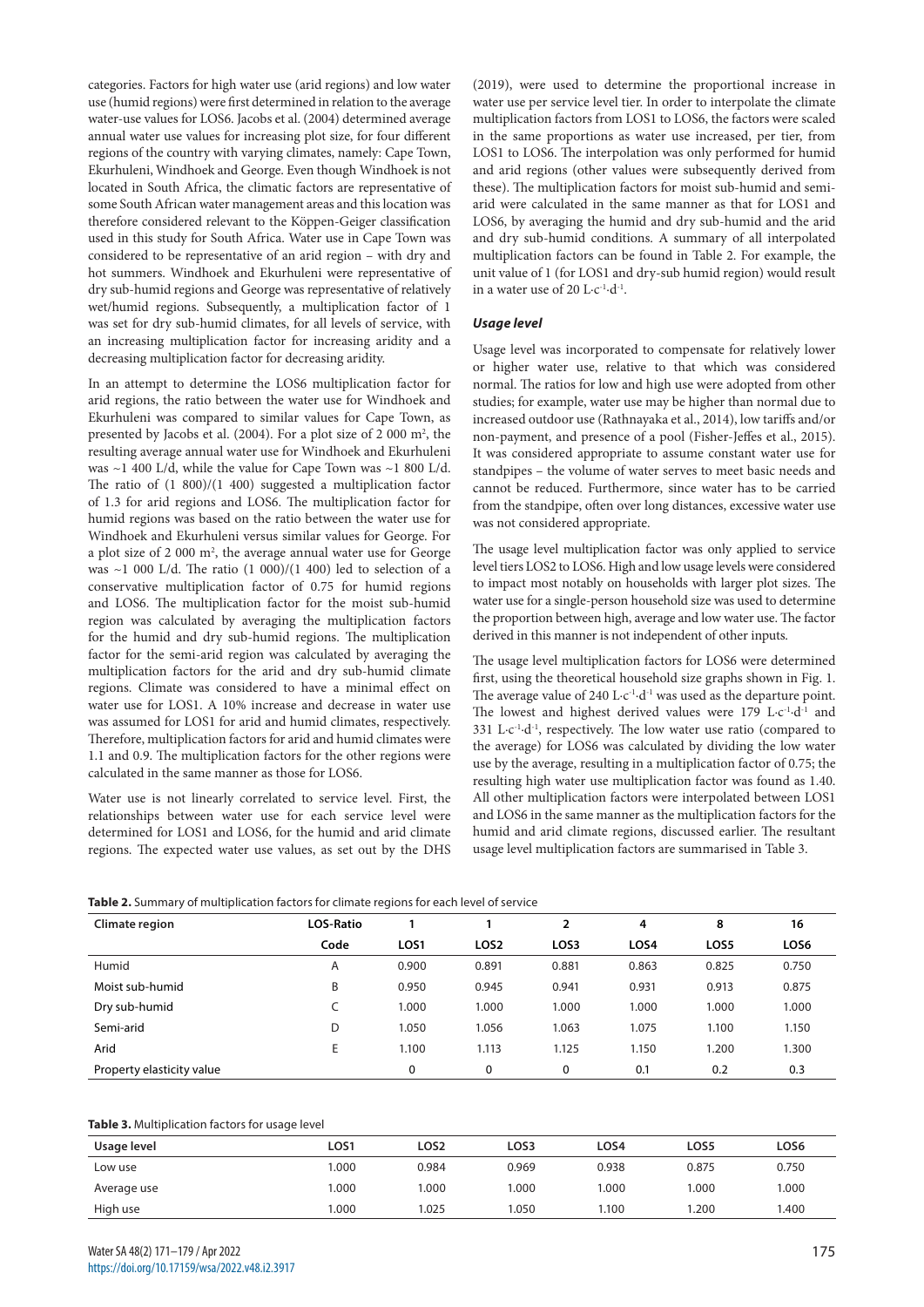# *Property value*

Property value was incorporated into the LCD model. Property value has been found to be positively correlated with water use (Van Zyl et al., 2008; Husselmann and Van Zyl, 2006). Specific value categories were defined so that the LCD model would find practical application in South Africa. Three property value categories were chosen, namely: (i) low-income, (ii) middleincome and (iii) high-income houses. Specific property value ranges were linked to each category and were based on available information in terms of house prices at the time of the study. Lemanski (2010) suggested a maximum value of 300 000 ZAR for a government-subsidised house in 2008. Government-subsidised housing was considered to represent the low-income portion of the population in formal housing. Considering inflation, a maximum property value of 500 000 ZAR was determined as an upper limit for low-income properties. Middle-class houses were classified with a value ranging from R 500 000 to 1 500 000 ZAR, while high-income households were classified as having a property value of greater than 1 500 000 ZAR (property values are indicative only and apply to the year 2019).

The effect of property value on water use was incorporated into the LCD-tool by adding an elasticity value, informed by earlier work (Husselmann and Van Zyl, 2006). The elasticity of water demand with respect to property value ranged between 0 and 0.5, with no clear trends reported by Husselmann and Van Zyl (2006). Considering the most basic types of service, no impact of property value on demand was assumed for standpipes, CABs and yard taps. The model was constructed with a property value elasticity that increases for the top three LOS tiers, as described below:

- Standpipes, CABs and yard connections  $= 0$
- Low cost housing limited in-house connections  $= 0.1$
- Full house connection indoor only (e.g. flats) =  $0.2$
- Full house connection including outdoor =  $0.3$

# *LCD tool output*

Considering the selected parameters, the tool produces a set of 270 different values (6 LOS x 3 usage scenarios x 5 regions x 3 property value categories) for each household size option. Considering (say) 10 options of household size, for 1 to 10 PPH, the tool would produce 2 700 different results for per capita water use, depending on the selected inputs. The LCD-tool is available in MS Excel format as Supplementary Material II.

# **RESULTS**

The tool was used to produce a few result sets for illustration. Two tables were created to portray the effect of changing specific parameter values. Table 4 relates to a dry sub-humid region with average water use and an average property value, with varying LOS over all tiers. The household size was varied to portray the water use for all service levels. Table 5 shows results for a 3-person household with average water use and an average property value, for each LOS. The climate region was varied in this case.

# **DISCUSSION**

In this paper, the developed per capita water use estimation tool incorporated five parameters, namely: (i) level of water service provided, (ii) usage scenario, (iii) household size (people per household), (iv) geographic region, and (v) regional property value. Results (Tables 4 and 5) obtained from employing the estimation tool show the following:

Standpipes (LOS1), which are shared by many households and are the lowest level of service, are implemented to provide basic water supply for health and hygiene. Using the estimation tool, water use for 1 to 4 PPH was constant at 22 L·c<sup>-1</sup>·d<sup>-1</sup> (Table 4) and varied from 20 to 24 L $c^{-1}$ ·d<sup>-1</sup> (Table 5) for the different climate regions (humid to arid). In South Africa, the supply of 'Free Basic Water' (FBW), initiated by the South African Government in 2001, involves an indigent allocation, normally set at 6 kL per month per household of 8 people. The FBW quantity is therefore  $25 \mathrm{L} \cdot c^{1} \cdot d^{1}$  and aligns with the values obtained by the estimation tool and the WHO (2003) value of  $\sim$  20 L·c<sup>-1</sup>·d<sup>-1</sup> for water collected from communal facilities.

For CABS (LOS2), estimated water use for 1 to 4 PPH varied from 54 to 34 L·c<sup>-1</sup>·d<sup>-1</sup> (Table 4) and from 33 to 41 L·c<sup>-1</sup>·d<sup>-1</sup> (Table 5) for the different climate regions (humid to arid). In recent years, CABs have been introduced in areas where service providers improved services to communities that were previously unserved or were dependent on yard taps. Although the arrangement of

**Table 4.** Water use per capita for each LOS versus number of persons per household

| Level of service (LOS) |                                       | Estimated water use $(L \cdot c^{-1} \cdot d^{-1})$ |     |     |     |  |  |
|------------------------|---------------------------------------|-----------------------------------------------------|-----|-----|-----|--|--|
|                        |                                       | Number of persons per household                     |     |     |     |  |  |
|                        |                                       |                                                     |     | 3   | 4   |  |  |
| LOS <sub>1</sub>       | Standpipe                             | 22                                                  | 22  | 22  | 22  |  |  |
| LOS <sub>2</sub>       | CABs                                  | 54                                                  | 42  | 37  | 34  |  |  |
| LOS <sub>3</sub>       | Yard connection                       | 85                                                  | 62  | 52  | 46  |  |  |
| LOS4                   | Low-cost housing – limited fixtures   | 163                                                 | 111 | 89  | 76  |  |  |
| LOS5                   | Full house connection (indoor)        | 275                                                 | 198 | 163 | 143 |  |  |
| LOS6                   | Full house connection (incl. outdoor) | 407                                                 | 300 | 251 | 221 |  |  |

**Table 5.** Water use per capita for each LOS versus climate regions

| Level of service (LOS) |                                       | Estimated water use $(L \cdot c^{-1} \cdot d^{-1})$ |                 |               |           |      |  |  |
|------------------------|---------------------------------------|-----------------------------------------------------|-----------------|---------------|-----------|------|--|--|
|                        |                                       | <b>Climate regions</b>                              |                 |               |           |      |  |  |
|                        |                                       | Humid                                               | Moist sub-humid | Dry sub-humid | Semi-arid | Arid |  |  |
| LOS <sub>1</sub>       | Standpipe                             | 20                                                  | 21              | 22            | 23        | 24   |  |  |
| LOS <sub>2</sub>       | CABs                                  | 33                                                  | 35              | 37            | 39        | 41   |  |  |
| LOS <sub>3</sub>       | Yard connection                       | 46                                                  | 49              | 52            | 55        | 58   |  |  |
| LOS4                   | Low-cost housing – limited fixtures   | 77                                                  | 83              | 89            | 96        | 102  |  |  |
| LOS5                   | Full house connection (indoor)        | 135                                                 | 149             | 163           | 180       | 196  |  |  |
| LOS6                   | Full house connection (incl. outdoor) | 188                                                 | 220             | 251           | 289       | 326  |  |  |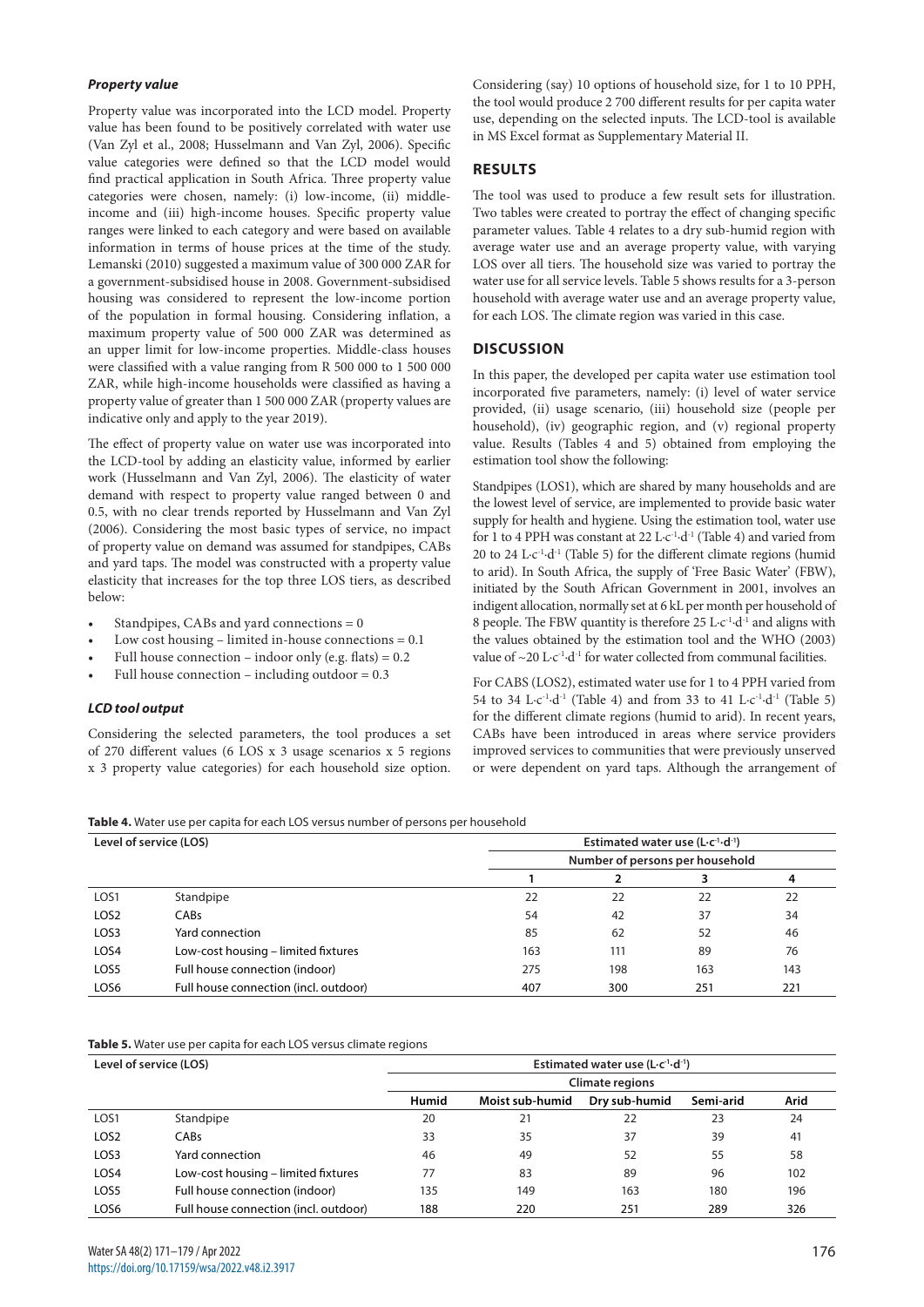CABs varies between different suppliers and projects, they often consist of containerised showers, washbasins, laundry facilities, urinals and toilets. The Roma et al. (2010) study in Durban, South Africa, reported that CABs have a water use of between 35 and 40 L·c-1·d-1. This range aligns with the ranges obtained for CABs using the estimation tool (Tables 4 and 5).

For yard connection (LOS3), estimated water use for 1 to 4 PPH varied from 85 to 46 L·c<sup>-1</sup>·d<sup>-1</sup> (Table 4) and from 46 to 58 L·c<sup>-1</sup>·d<sup>-1</sup> (Table 5) for the different climate regions (humid to arid). These ranges are closely aligned to the 40 to 70  $\rm L\text{-}c\text{-}l\text{-}d\text{-}1$  range suggested by Willis et al. (2011) as a set requirement for basic human needs, the DHS (2019) range of  $40~80$  L·c<sup>-1</sup>·d<sup>-1</sup> for yard taps and the WHO (2003) value of  $~50$  L·c<sup>-1</sup>·d<sup>-1</sup> for water collection from a single tap at each dwelling.

For LOS4, the DHS (2019) estimates water use of between 0.6 and 0.3 kL·household<sup>-1</sup>·d<sup>-1</sup> for low-density, extra-large-sized dwellings to high-density, small-sized dwellings. These values are similar to the estimates obtained from the tool for 4 PPH (i.e.,  $163 \text{ L} \cdot \text{c}^{-1} \cdot \text{d}^{-1}$ and 76 L $\cdot$ c<sup>-1</sup> $\cdot$ d<sup>-1</sup>) from Table 4.

In this study, LOS5 (full house connection, excluding outdoor) was linked to estimates varying from 275 L·c<sup>-1</sup>·d<sup>-1</sup> for a singleperson household to 143 L·c-1·d-1 for 4 people per household. The LOS5 value could be compared to the 'realistic everyday allowable consumption level' (REAL), as described by Crouch et al. (2021). The stochastic results by Crouch et al. (2021) yielded an expected value for REAL consumption of 175 L·c<sup>-1</sup>·d<sup>-1</sup>, with a normal range of 100 L·c-1·d-1 to 251 L·c-1·d-1 for a single-person household.

For LOS6 (full house connection, including outdoor), the estimation tool estimated water use for 1 to 4 PPH ranging from 407 to 221 L·c-1·d-1 (Table 4) and from 188 to 326 L·c-1·d-1 (Table 5) for the different climate regions (humid to arid). The ratio of per capita use for LOS5:LOS6 is 275:407 (refer to Table 4) for a single-person household, or ~68%, which suggests that ~68% of the LOS6 water use could be ascribed to indoor uses. A similar ratio of 70:30 for indoor:outdoor use was reported by Meyer et al. (2021), who found that ~30% of the total annual water use in a case study of 63 residential properties in Johannesburg, South Africa, was classified as being outdoor use.

Water use of  $>100$  L·c<sup>-1</sup>·d<sup>-1</sup> was determined for multiple taps in a household (WHO 2003). Chenoweth (2007) noted that even though it may be theoretically feasible to meet domestic and commercial development needs with a water use of 135 L·c<sup>-1</sup>·d<sup>-1</sup> (of which  $10 - 15$  L·c<sup>-1</sup>·d<sup>-1</sup> was attributed to water loss in the system), of all currently developed countries reported on, only the United Arab Emirates and Kuwait have water use less than 135 L·c<sup>-1</sup>·d<sup>-1</sup>. Most countries reported consumption values of between 270 and 430 L·c<sup>-1</sup>·d<sup>-1</sup>, which is in line with the results from this study.

Overall, the estimation tool produces results that compare quite well with reliable water use estimates obtained for South Africa (especially the DHS, 2019) and internationally.

# **CONCLUSION**

An extensive literature review was completed, including ~105 references to grey literature that were not specifically cited in this document. The project team obtained 63 individual data points of specific homes' per capita water use from 4 regions in the country – the most data of this nature recorded in South Africa to date. The actual data were combined with previously published literature and used as input to the model. The LCD-tool was developed in an iterative manner, amended with inputs from three workshops, held in Gauteng, Cape Town and KZN. The tool was verified by relating results to current DHS (2019) guidelines for per capita use and to international studies. The LCD-tool provides a convenient

method to derive reproducible values of per capita water use, based on five different model inputs that were considered to be relatively robust and readily available.

As part of the study, a few selected key factors, namely, (i) level of service, (ii) usage scenario, (iii) the number of people per household, (iv) geographic region, (v) and property value, were incorporated in the per capita use tool. The tool was designed to be practically applicable and with a user-friendly interface in MS Excel, allowing for relatively low-cost distribution and easy access by practitioners. The tool does not account for water network losses, although on-plot losses (also called plumbing leaks) were included, because on-plot losses could not be differentiated from metered household water use.

The model outputs compared well with other studies, such as DHS (2019), although the range provided for with the LCD-tool is larger, as parameters such as climate region and number of persons per household were incorporated in this study.

## **ACKNOWLEDGEMENTS**

This research was partly funded by the South African Water Research Commission as part of Project No. K5/2980/3.

#### **REFERENCES**

- AQUACRAFT (2005) USEPA Combined retrofit report. Water and energy savings. Aquacraft Inc. and US Environmental Protection Agency, Boulder, Colorado and Washington, DC.
- ARBUéS F, VILLANUA I and BARBERAN R (2010) Household size and residential water demand: an empirical approach. *Aust. J. Agric. Resour. Econ.* **54** 61–80. [https://doi.org/10.1111/j.1467-](https://doi.org/10.1111/j.1467-8489.2009.00479.x) [8489.2009.00479.x](https://doi.org/10.1111/j.1467-8489.2009.00479.x)
- ASEFA T, ADAMS A and WANAKULE N (2015) A level‐of‐service concept for planning future water supply projects under probabilistic demand and supply framework. *J. Am. Water Resour. Assoc.* **51** (5) 1272–1285.<https://doi.org/10.1111/1752-1688.12309>
- ATHURALIYA A, ROBERTS P and BROWN A (2012) Residential water use study. Yarra Valley Water, Mitcham, Australia.
- BEAL C and STEWART A (2011) South East Queensland residential end use study: Final Report. Urban Water Security Research Alliance, Queensland.
- BLAINE TW, CLAYTON S, ROBBINS P and GREWAL PS (2012) Homeowner attitudes and practices towards residential landscape management in Ohio, USA. *Environ. Manage.* **50** 257–271. [https://](https://doi.org/10.1007/s00267-012-9874-x) [doi.org/10.1007/s00267-012-9874-x](https://doi.org/10.1007/s00267-012-9874-x)
- BROWNE AL, PULLINGER M, MEDD W and ANDERSON B (2014) Patterns of practice: a reflection on the development of quantitative/ mixed methodologies capturing everyday life related to water consumption in the UK. *Int. J. Soc. Res. Method.* **17** (1) 27-43. [https://](https://doi.org/10.1080/13645579.2014.854012) [doi.org/10.1080/13645579.2014.854012](https://doi.org/10.1080/13645579.2014.854012)
- CHENOWETH J (2007) Minimum water requirement for social and economic development. *Desalination.* **229** (1–3) 245–256.
- CROUCH ML, JACOBS HE and SPEIGHT VL (2021) Defining domestic water consumption based on personal water use activities. *J. Water Suppl. Res. Technol.* **70** (7) 1002–1011. [https://doi.org/10.2166/aqua.](https://doi.org/10.2166/aqua.2021.056) [2021.056](https://doi.org/10.2166/aqua.2021.056)
- CSIR (2015) Climate indicators aridity. Regional map published by the South African Council for Scientific and Industrial Research. URL: [http://stepsa.org/climate\\_aridity.html](http://stepsa.org/climate_aridity.html) (Accessed 5 August 2019).
- DEOREO WB (2011) Analysis of water use in new single family homes. Aquacraft Inc., Boulder.
- DEOREO WB and MAYER PW (2012) Insights into declining singlefamily residential water demands. *J. Am. Water Works Assoc.* **104** (6) E383–E394. <https://doi.org/10.5942/jawwa.2012.104.0080>
- DEOREO WB, MAYER PW, MARTIEN L, HAYDEN M, FUNK A, KRAMER-DUFFIELD M and DAVIS R (2011) California single family water use efficiency study. California Department of Water Resources, Sacramento.
- DHS (Department of Human Settlements, South Africa) (2019) The neighbourhood planning and design guide. Creating sustainable human settlements. DHS, Pretoria.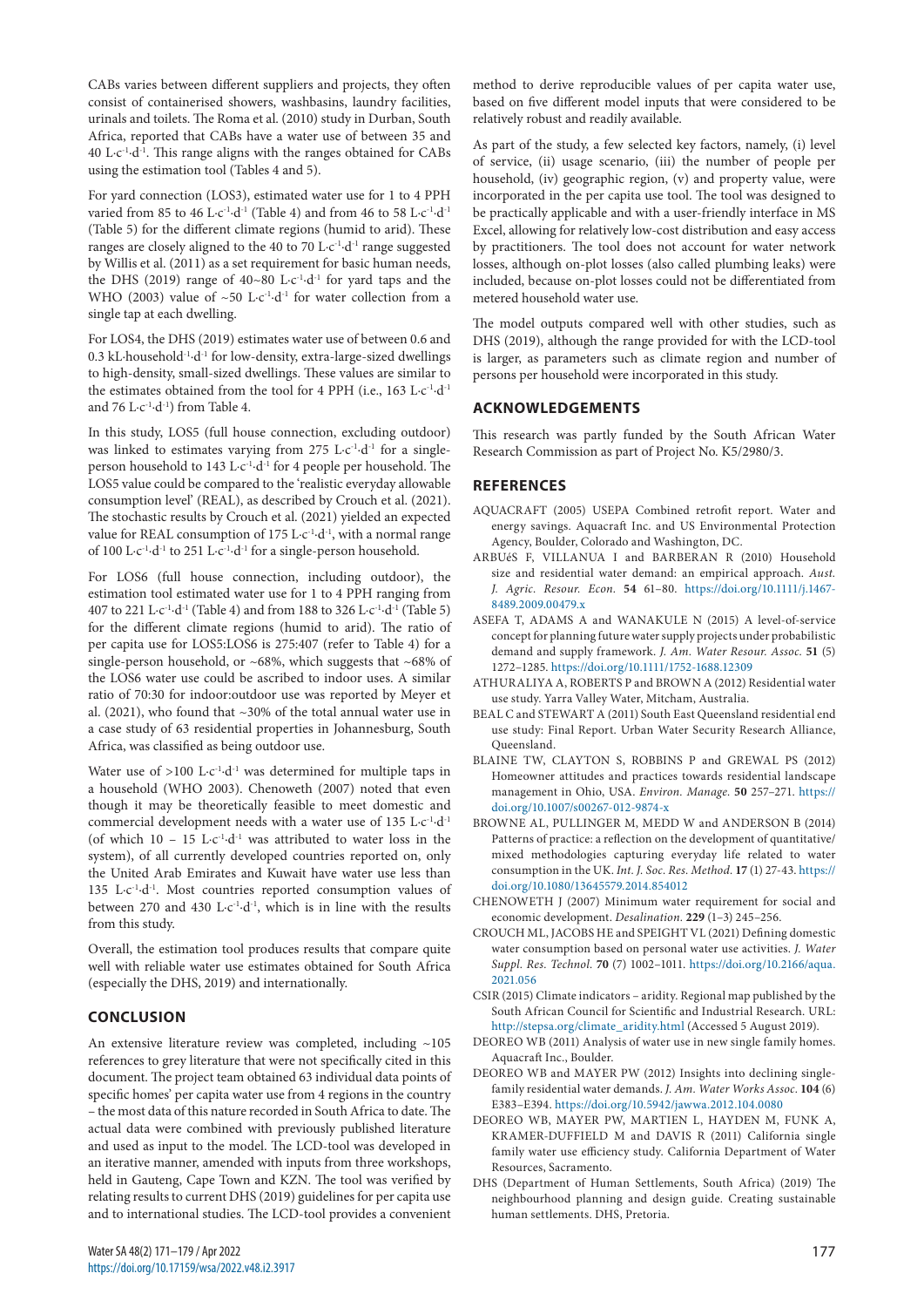- DIAS TF, KALBUSCH A and HENNING E (2018) Factors influencing water consumption in buildings in southern Brazil. *J. Clean. Prod.* **184** (20) 160–167.<https://doi.org/10.1016/j.jclepro.2018.02.093>
- DU PLESSIS JA (2007) Benchmarking water use and infrastructure based on water services development plans for nine municipalities in the Western Cape. *J. S. Afr. Inst. Civ. Eng.* **49** (4) 18–27.
- DU PLESSIS JL and JACOBS HE (2018) Analysis of water use by gated communities in South Africa. *Water SA.* **44** (1) 130–135. [http://dx.](http://dx.doi.org/10.4314/wsa.v44i1.15) [doi.org/10.4314/wsa.v44i1.15](http://dx.doi.org/10.4314/wsa.v44i1.15)
- EDWARDS K and MARTIN L (1995) A methodology for surveying domestic water consumption. *Water Environ. Manage.* **9** (1) 447– 488.<https://doi.org/10.1111/j.1747-6593.1995.tb01486.x>
- EMENIKE CP, TENEBE IT, OMOLE DO, NGENE BU, ONIEMAYIN BI, MAXWELL O and ONOKA BI (2017) Accessing safe drinking water in sub-Saharan Africa: Issues and challenges in South-West Nigeria. *Sustainable Cities Soc.* **30** 263–272. [https://doi.org/10.1016/j.](https://doi.org/10.1016/j.scs.2017.01.005) [scs.2017.01.005](https://doi.org/10.1016/j.scs.2017.01.005)
- ESREY SA, FEACHEM RF and HUGHES JM (1985) Interventions for the control of diarrhoeal diseases among young children: improving water supplies and excreta disposal facilities. *Bull. World Health Org.* **63** (4) 757–772.
- FERRARA I (2008) Residential Water Use. *OECD J. General Papers.* **2008** (2) 153–180. [https://doi.org/10.1787/gen\\_papers-v2008-art14-en](https://doi.org/10.1787/gen_papers-v2008-art14-en)
- FISHER-JEFFES L, GERTSE G and ARMITAGE NP (2015) Mitigating the impact of swimming pools on domestic water demand. *Water SA.* **41** (2) 238–246. <https://doi.org/10.4314/wsa.v41i2.9>
- GURAGAI B, HASHIMOTO T, OGUMA K and TAKIZAMA S (2018) Data logger-based measurement of household water consumption and micro-component analysis of an intermittent water supply system. *J. Clean. Prod.* **197** (1) 1159–1168. [https://doi.org/10.1016/j.](https://doi.org/10.1016/j.jclepro.2018.06.198) [jclepro.2018.06.198](https://doi.org/10.1016/j.jclepro.2018.06.198)
- HAY ER, RIEMANN K, VAN ZYL G and THOMPSON I (2012) Ensuring water supply for all towns and villages in the Eastern Cape and Western Cape Provinces of South Africa. *Water SA.* **38** (3) 437– 444. <https://doi.org/10.4314/wsa.v38i3.9>
- HöGLUND L (1999) Household demand for water in Sweden with implications of a potential tax on water use. *Water Resour. Res.* **35** 3853–3863. <https://doi.org/10.1029/1999WR900219>
- HUSSELMANN ML and VAN ZYL JE (2006) Effect of stand size and income on residential water demand. *J. S. Afr. Inst. Civ. Eng.* **48** (3) 12–16.
- ILEMOBADE AA, BOTHA BE and JACOBS HE (2018) Sorting high temporal resolution end-use data – a pleasurable headache. In: *1st International WDSA/CCWI 2018 Joint Conference*, Kingston, Ontario, 23–25 July 2018. Paper 128, Vol. 1.
- JACOBS HE (2007) The first reported correlation between end-use estimates of residential water demand and measured use in South Africa. *Water SA.* **33** (4) 549–558.
- JACOBS HE and HAARHOFF J (2004) Application of a residential end-use model for estimating cold water and hot water demand, waste water flow and salinity. *Water SA.* **30** (3) 305–316. [https://doi.](https://doi.org/10.4314/wsa.v30i3.5078) [org/10.4314/wsa.v30i3.5078](https://doi.org/10.4314/wsa.v30i3.5078)
- JACOBS HE, GEUSTYN LC, LOUBSER BF and VAN DER MERWE B (2004) Estimating residential water demand in Southern Africa. *J. S. Afr. Inst. Civ. Eng.* **46** (4) 2–13.
- JORDÁN-CUEBAS F, KROGMANN U, ANDREWS CJ, SENICK JA, HEWITT EL, WENER RE, SORENSEN ALLACCI M and PLOTNIK D (2018) Understanding apartment end-use water consumption in two green residential multistory buildings. *J. Water Resour. Plann. Manage.* **14** (4) 1–20. [https://doi.org/10.1061/\(ASCE\)](https://doi.org/10.1061/(ASCE)WR.1943-5452.0000911) [WR.1943-5452.0000911](https://doi.org/10.1061/(ASCE)WR.1943-5452.0000911)
- JORGENSEN B, GRAYMORE M and O'TOOLE K (2009) Household water use behaviour: An integrated model. *J. Environ. Manage.* **91** 227–236.<https://doi.org/10.1016/j.jenvman.2009.08.009>
- KOKETSO KN and EMMANUEL MN (2017) Water demand modelling and end-use study on households within Johannesburg, South Africa. University of the Witwatersrand, Johannesburg.
- LEE D, PARK N and JEONG W (2012) End-use analysis of household water by metering: The case study in Korea. *Water Environ. J.* **26** (1) 455–464. <https://doi.org/10.1111/j.1747-6593.2011.00304.x>
- LI D, ENGEL RA, MA X, PORSE E, KAPLAN JD, MARGULIS SA and LETTENMAIER DP (2021) Stay-at-home orders during the COVID-19 pandemic reduced urban water use. *Environ. Sci. Technol. Lett.* 2021. <https://doi.org/10.1021/acs.estlett.0c00979>
- LOH M and COGHLAN P (2003) Domestic water use study. Water Corporation, Perth.
- LUGOMA MFT, VAN ZYL JE and ILEMOBADE AA (2012) The extent of on-site leakage in selected suburbs of Johannesburg. *Water SA.* **38** (1) 127–132.<https://doi.org/10.4314/wsa.v38i1.15>
- KALBUSCH A, HENNING E, BRIKALSKI MP, DE LUCA FV and KONRATH AC (2020). Impact of coronavirus (COVID-19) spreadprevention actions on urban water consumption. *Resour. Conserv. Recy.* **163** 105098.<https://doi.org/10.1016/j.resconrec.2020.105098>
- LEMANSKI C and SAFF G (2010) The value(s) of space: The discourses and strategies of residential exclusion in Cape Town and Long Island. *Urb. Affairs Rev.* **45** (4) 507–543. [https://doi.](https://doi.org/10.1177/1078087409349026) [org/10.1177/1078087409349026](https://doi.org/10.1177/1078087409349026)
- MANZUNGU E and MACHIRIDZA R (2005) An analysis of water consumption and prospects for implementing water demand management at household level in the City of Harare, Zimbabwe. *Phys. Chem. Earth.* **30** 925–934. <https://doi.org/10.1016/j.pce.2005.08.039>
- MARTINEZ-ESPIÑEIRA R (2002) Residential water demand in the northwest of Spain. *Environ. Resour. Econ.* **21** (2) 161–187. [https://](https://doi.org/10.1023/A:1014547616408) [doi.org/10.1023/A:1014547616408](https://doi.org/10.1023/A:1014547616408)
- MAYER PW, DEOREO WB, OPITZ EM, KIEFER JC, DAVIS WY, DZIEGIELIEWSKI B and NELSON JO (1999) Residential end uses of water. AWWA Research Foundation and American Water Works Association, Denver, CO. URL: [http://www.waterrf.org/](http://www.waterrf.org/PublicReportLibrary/RFR90781_1999_241A.pdf) [PublicReportLibrary/RFR90781\\_1999\\_241A.pdf](http://www.waterrf.org/PublicReportLibrary/RFR90781_1999_241A.pdf)
- MEAD N (2008) Investigation of domestic water end use. University of Southern Queensland, USQ Project. URL: [https://eprints.usq.edu.](https://eprints.usq.edu.au/5783/) [au/5783/](https://eprints.usq.edu.au/5783/) (Deposited 1 Oct 2009).
- MEYER BE, JACOBS HE and ILEMOBADE AI (2021) Classifying household water use into indoor and outdoor use from a rudimentary data set – A case study in Johannesburg, South Africa. *J. Water Sanit. Hyg. Dev*. **11** (3) 234–431. <https://doi.org/10.2166/washdev.2021.229>
- MEYER BE, JACOBS HE AND ILEMOBADE A (2020) Extracting household water use event characteristics from rudimentary data. *J. Water Suppl. Res. Technol.* **69** (4) 387–397.
- MEYER N, JACOBS HE, WESTMAN T and MCKENZIE R (2018) The effect of controlled pressure adjustment in an urban water distribution system on household demand. *J. Water Suppl. Res. Technol.* **67** (3) 218–226.<https://doi.org/10.2166/aqua.2018.139>
- PRETORIUS D, CROUCH ML and JACOBS HE (2019) Diurnal water use patterns for low-cost houses with indigent water allocation: a South African case study. *J. Water Sanit. Hyg. Dev.* **9** (3) 513–521. <https://doi.org/10.2166/washdev.2019.165>
- RATHNAYAKA K, MAHEEPALA S, NAWARATHNA B, GEORGE B, MALANO H and ARORA M (2014) Factors affecting the variability of household water use in Melbourne, Australia. *Resour. Conserv. Recy.* **92** 85–94.<https://doi.org/10.1016/j.resconrec.2014.08.012>
- RATHNAYAKA H, MALANO K, ARORA M, GEORGE B, MAHEEPALA S and NAWARATHNA B (2017) Prediction of urban residential end-use water demands by integrating known and unknown water demand drivers at multiple scales II: Model application and validation. *Resour. Conserv. Recy.* **118** 1–12.
- ROBERTS P (2005) Yarra Valley Water 2004 Residential End Use Measurement Study. Demand Forecasting Manager, Yarra Valley Water, Mitcham, Australia.
- ROMA E, BUCKLEY C, JEFFERSON B and JEFFREY P (2010) Assessing users' experience of shared sanitation facilities: A case study of community ablution blocks in Durban, South Africa. *Water SA.* **36** (5) 589–594. <https://doi.org/10.4314/wsa.v36i5.61992>
- SADR SMK, MEMON FA, JAIN A, GULATI S, DUNCAN AP, HUSSEIN Q, SAVIĆ DA. and BUTLER D (2016) An analysis of domestic water consumption in Jaipur, India. *Brit. J. Environ. Clim. Change.* **6** (2) 97–115. <https://doi.org/10.9734/BJECC/2016/23727>
- SCHLEICH J and HILLENBRAND T (2009) Determinants of residential water demand in Germany. *Ecol. Econ.* **68** 1756–1769. [https://doi.](https://doi.org/10.1016/j.ecolecon.2008.11.012) [org/10.1016/j.ecolecon.2008.11.012](https://doi.org/10.1016/j.ecolecon.2008.11.012)
- SHABAN A and SHARMA RN (2007) Water consumption patterns in domestic households in major cities. *Econ. Polit. Weekly.* **42** (23) 2190–2197.
- SMITH JA (2010) How much water is enough? Domestic metered water consumption and free basic water volumes: The case of Eastwood, Pietermaritzburg. *Water SA.* **36** (5) 595–606. [https://doi.org/10.4314/](https://doi.org/10.4314/wsa.v36i5.61993) [wsa.v36i5.61993](https://doi.org/10.4314/wsa.v36i5.61993)